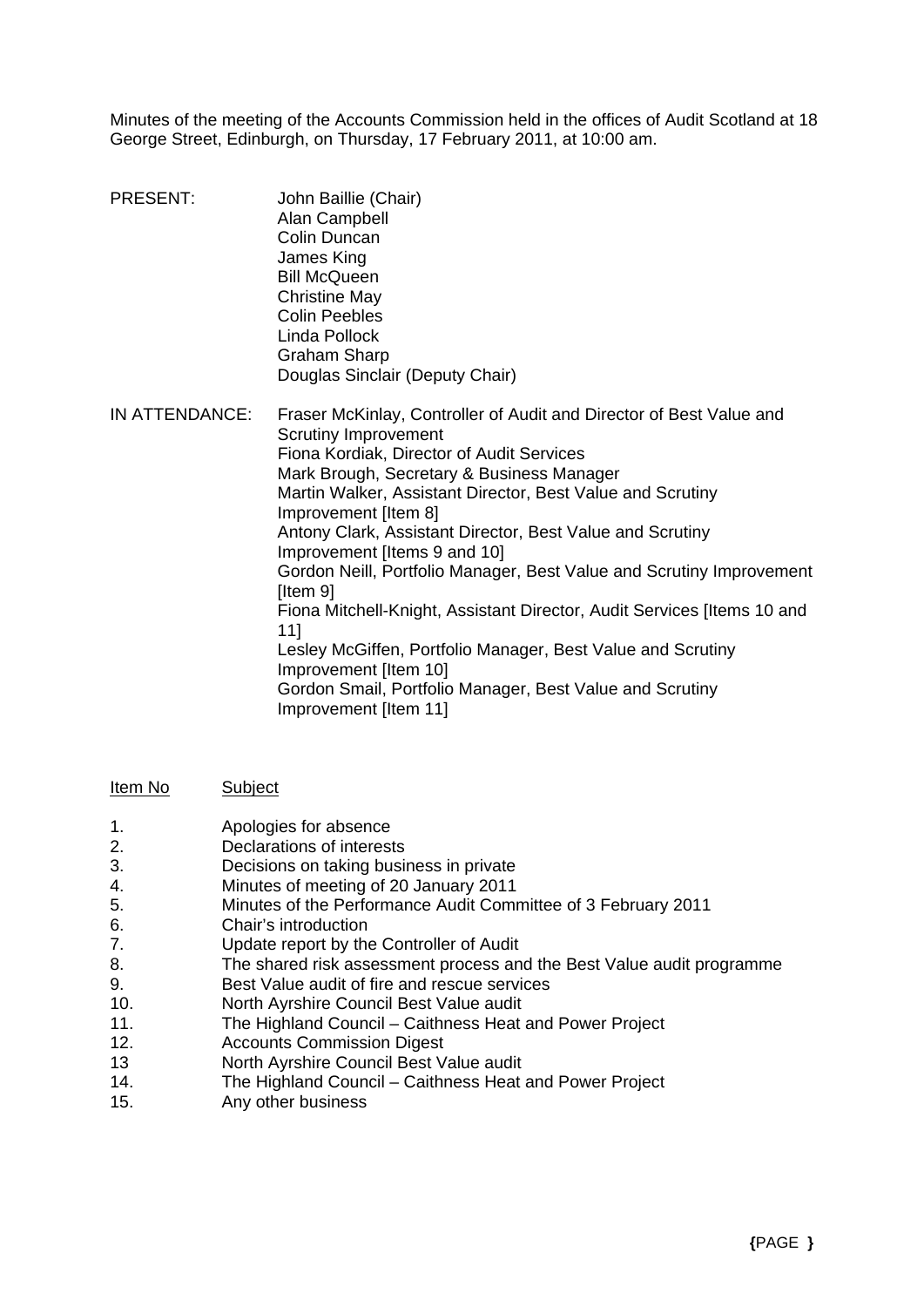## 1. Apologies for absence

Apologies were received from Michael Ash.

### 2. Declarations of interests

 Colin Duncan declared an interest in relation to Item 10 as a member of Ayrshire and Arran NHS Board, of which the leader of North Ayrshire Council is also a member.

## 3. Decisions on taking business in private

The Commission agreed to take items 13 and 14 in private in order to allow deliberation on the action to be taken on the relevant reports.

## 4. Minutes of meeting of 20 January 2011

The minutes of the meeting of 20 January 2011 were submitted and approved, subject to Item 6 being revised to show that the Commission had agreed to a proposal to appoint Alan Campbell as a member of the Performance Audit Committee.

## 5. Minutes of the Performance Audit Committee of 3 February 2011

The Commission noted the minutes of the meeting of the Performance Audit Committee of 3 February 2011.

## 6. Chair's introduction

The Chair reported that—

- As a result of the revised structure of the Audit Scotland Board under the Public Services Reform (Scotland) Act 2010, the Scottish Commission for Public Audit has appointed Ronnie Cleland, an existing independent non-executive member of the Board, as Chair. Recruitment for a third independent non-executive member is under way.
- Following the Commission's decision on statutory performance indicators in December, the Chair and Deputy Chair met representatives of COSLA, SOLACE, the Improvement Service and Directors of Finance to discuss the continued development of local outcome indicators and performance reporting. Further discussion is expected before the Commission considers its approach to its 2011 statutory direction in the autumn.
- Four reports had been published since the Commission last met *An overview of Local government in Scotland 2010*, and the performance audits published jointly on behalf of the Commission and the Auditor General on *Edinburgh Trams Interim Report*, *The Cost of Public Sector Pensions in Scotland* and *Maintaining Scotland's Roads*. The Chair expressed the Commission's thanks to Audit Scotland's communications team for their work to support these publications.

Jim King had attended a conference on shared services on 7 February on behalf of the Commission, and gave a short report to the Commission.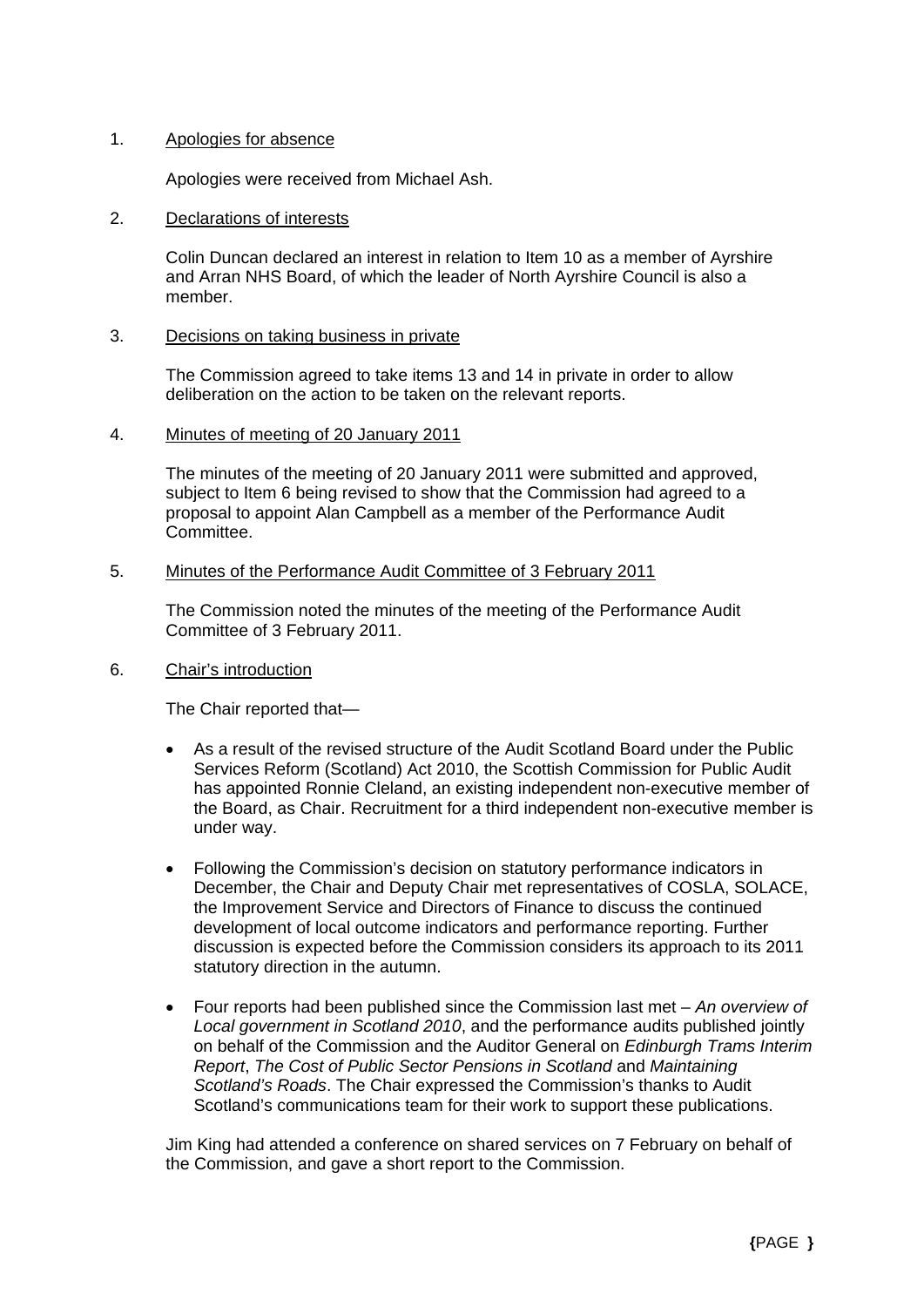# 7. Update report by the Controller of Audit

The Commission considered and noted a report by the Controller of Audit providing an update on recent activity in relation to the audit of local government.

During discussion the Commission noted—

- A targeted piece of work on Moray Council had been completed jointly by Audit Scotland and Her Majesty's Inspectorate of Education as a result of the shared risk assessment process with scrutiny partners.
- The early publication of the *Edinburgh Trams Interim Report* due to media coverage of a leaked copy.
- That Audit Scotland staff had been invited to express interest in a voluntary early release arrangement scheme.

## 8. The shared risk assessment process and the Best Value audit programme

The Commission considered a report by the Director of Best Value and Scrutiny Improvement on the shared risk assessment process and Best Value audit work

The Commission noted the progress made in establishing the shared risk assessment process with other scrutiny bodies that is part of the local government scrutiny co-ordination work overseen by the Commission.

The Commission noted, in particular—

- That the shared risk assessment now informs all local government scrutiny work, including the Best Value audit work carried out by Audit Scotland on behalf of the Commission;
- The various means by which the outcomes of risk assessment, proposed scrutiny responses and other key issues are available to the Commission and the public;
- That there is a spectrum of Best Value audit work that can be conducted in a proportionate response to the range and nature of the identified risks.

Following discussion, the Commission agreed—

- That, given the way in which Best Value audit work arises from the risk assessment, details of the proposed Best Value programme should be submitted to the Commission annually;
- That such a report should include
	- o details of the shared risk assessment process that had led to the planned Best Value audit work; and
	- o explanation of how decisions on the different types of work had been arrived at;
- To consider at a subsequent meeting a further paper on the proposed Best Value work for 2011/12 that has been identified through the shared risk assessment process.

### 9. Best Value in fire and rescue services

Having considered at its meeting in September 2010 its approach to taking forward Best Value work in fire and rescue services, the Commission had consulted on options.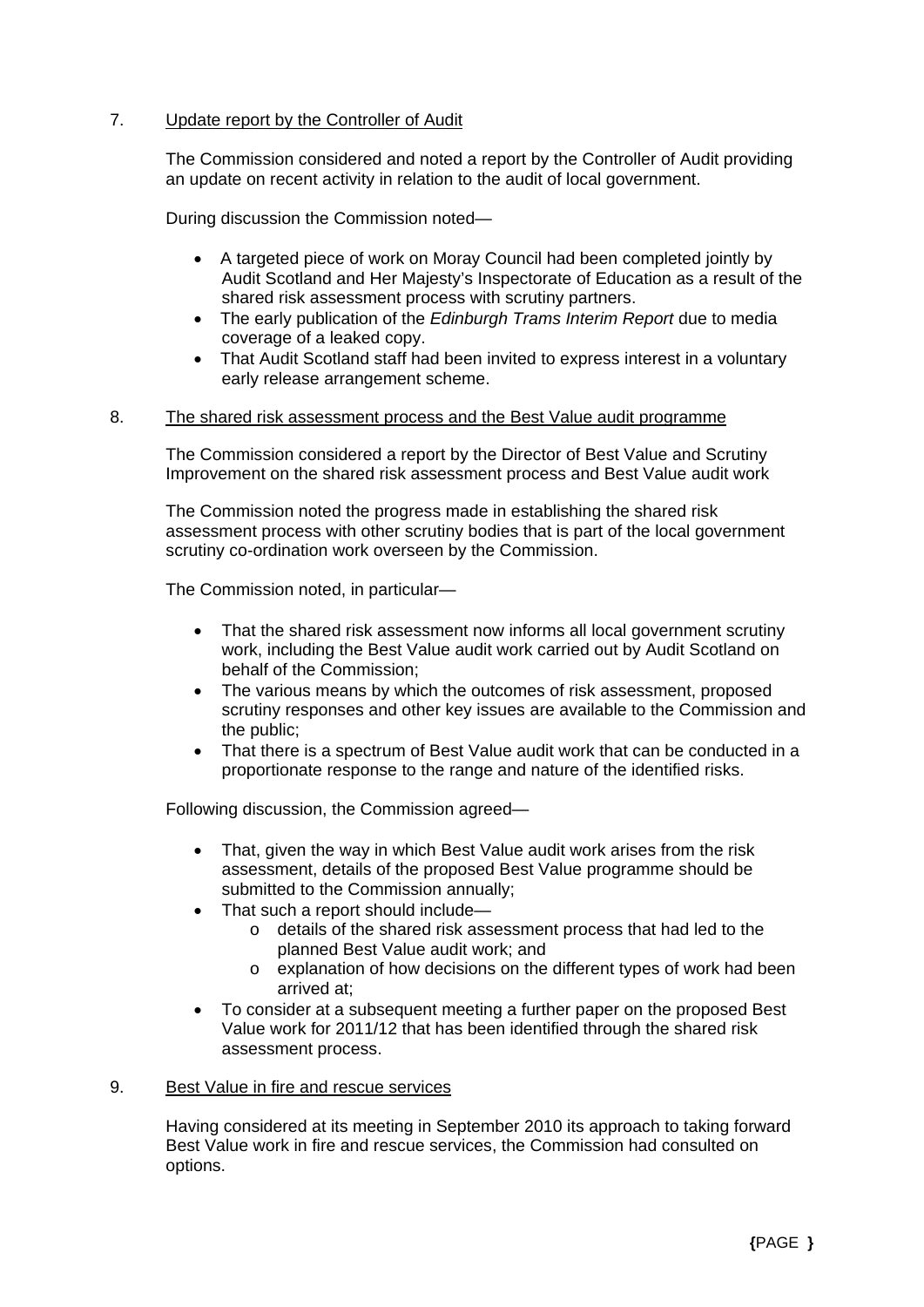The Commission considered a report by the Director of Best Value and Scrutiny Improvement on the consultation undertaken on behalf of the Commission.

The Commission noted—

- That the consultation had shown significant support for its preferred option of undertaking targeted work in each of the eight fire and rescue service areas along with a national overview;
- That there had been some support, particularly from fire and rescue services and authorities, for delaying any Best Value audit work, given the current debate about the future structure of fire and rescue services.

Following discussion, the Commission agreed—

- To approve the report on the consultation analysis and proposed Accounts Commission responses;
- That this report should be issued to stakeholders and published on the Accounts Commission web-page;
- To proceed with its preferred approach of undertaking targeted work in each of the eight fire and rescue service areas and a national overview;
- That audit work would be focused on the key characteristics of efficient and effective service delivery however this is structured; and
- To consider at a subsequent meeting a report setting out detailed proposals for the audit work.

## 10. North Ayrshire Council Best Value 2 audit

The Commission considered a report from the Controller of Audit on the Best Value audit of North Ayrshire Council. The Commission noted that this was the first Best Value report that implemented refinements to the process and the terms of the audit judgements following the evaluation of the Best Value 2 pathfinder audits.

During discussion, the Commission sought clarification and further explanation from the Controller of Audit and the audit team on a number of points in the report.

### 11. The Highland Council – Caithness Heat and Power Project

The Commission considered a report by the Controller of Audit on The Highland Council in respect of the Caithness Heat and Power project. The Commission had considered a previous report in June 2010 and directed the Controller of Audit to conduct further investigations.

During discussion, the Commission sought clarification and further explanation from the Controller of Audit and the audit team on a number of points in the report.

### 12. Accounts Commission Digest

The Commission considered and noted its regular briefing on current issues.

13. North Ayrshire Council Best Value 2 audit (In private)

Following discussion, the Commission agreed to make findings as contained in the report published on 10 March 2011.

14. The Highland Council – Caithness Heat and Power Project (In private)